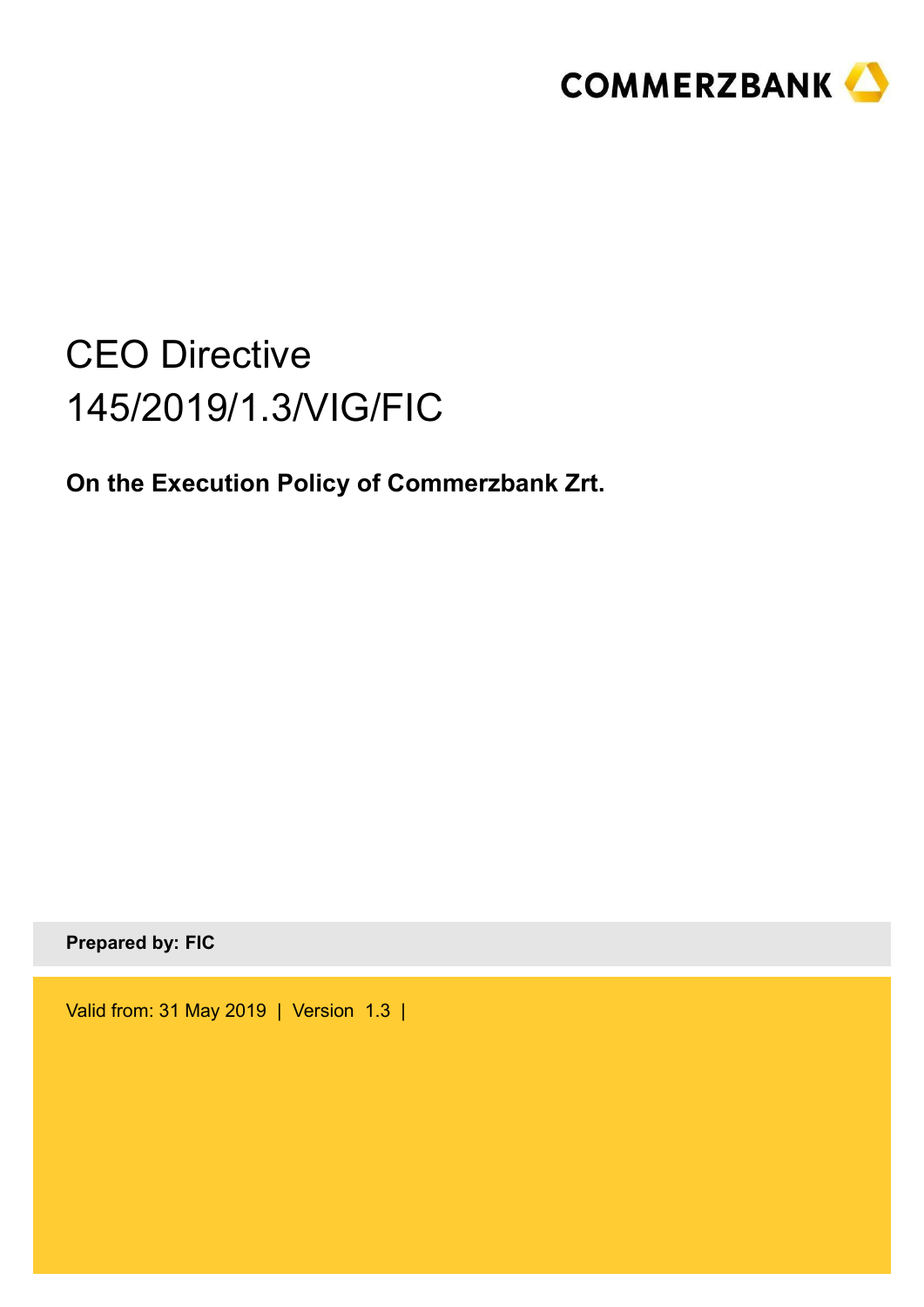### **Document details**

| Document title          | On the Execution Policy of Commerzbank Zrt.              |                      |  |
|-------------------------|----------------------------------------------------------|----------------------|--|
| <b>Type</b>             | <b>CEO Directive</b>                                     |                      |  |
| Version                 | 1.3                                                      |                      |  |
| Valid from              | 2019.05.31.                                              |                      |  |
| Next review date        | 2020.03.26.                                              |                      |  |
| <b>Status</b>           | Modification                                             |                      |  |
| <b>Functional scope</b> | The regulation of OTC transactions                       |                      |  |
| Personal scope          | FIC, TBO                                                 |                      |  |
| Language                | Hungarian: A Commerzbank Zrt. végrehajtási politikájáról |                      |  |
|                         | Geman: Über die Ausführungspolitik der Commerzbank Zrt.  |                      |  |
|                         | English: On the Execution Policy of Commerzbank Zrt.     |                      |  |
| Prepared by:            | Mauthner András                                          | FIC Sales (ext. 184) |  |

### **Document history**

| Version | <b>Date</b> | Amendments, background information                      |
|---------|-------------|---------------------------------------------------------|
| 1.0     | 2018.02.19. | Change of product portfolio; change of cross-references |
| 1.1     | 2018.07.20. | Order consolidation, desk name change                   |
| 1.2     | 2019.03.27. | Yearly review, change of product portfolio              |
| 1.3     | 2019.05.15. | Change of product portfolio                             |

#### **Modifications**

In the regulation changes are shown with yellow colour.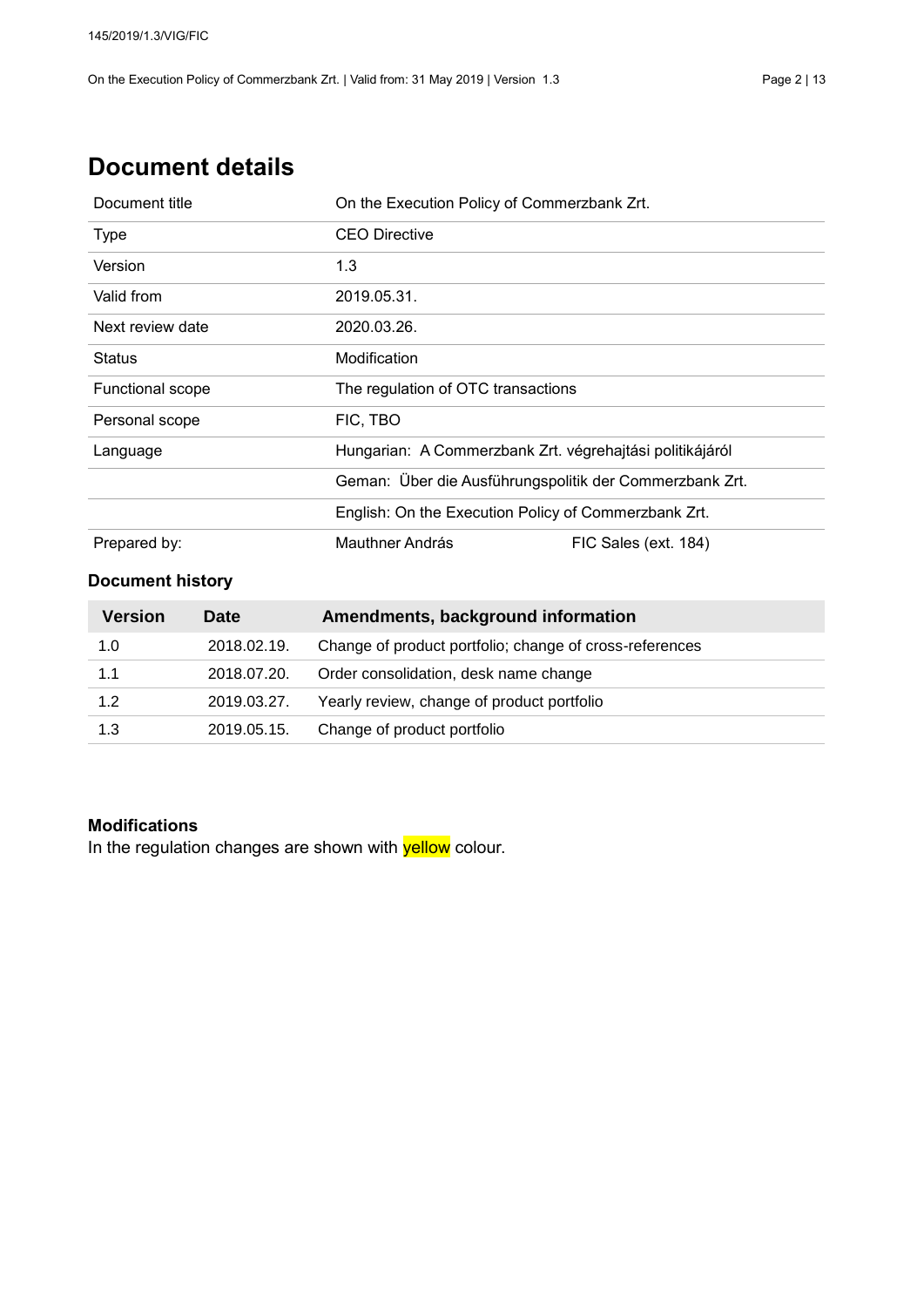## Contents

| 1                       |  |
|-------------------------|--|
| $\mathbf{2}$            |  |
| 3                       |  |
| 4                       |  |
| 5                       |  |
|                         |  |
|                         |  |
|                         |  |
|                         |  |
|                         |  |
|                         |  |
|                         |  |
| $6\phantom{1}$          |  |
| $\overline{\mathbf{7}}$ |  |
| 8                       |  |
| 9                       |  |
| 10                      |  |
|                         |  |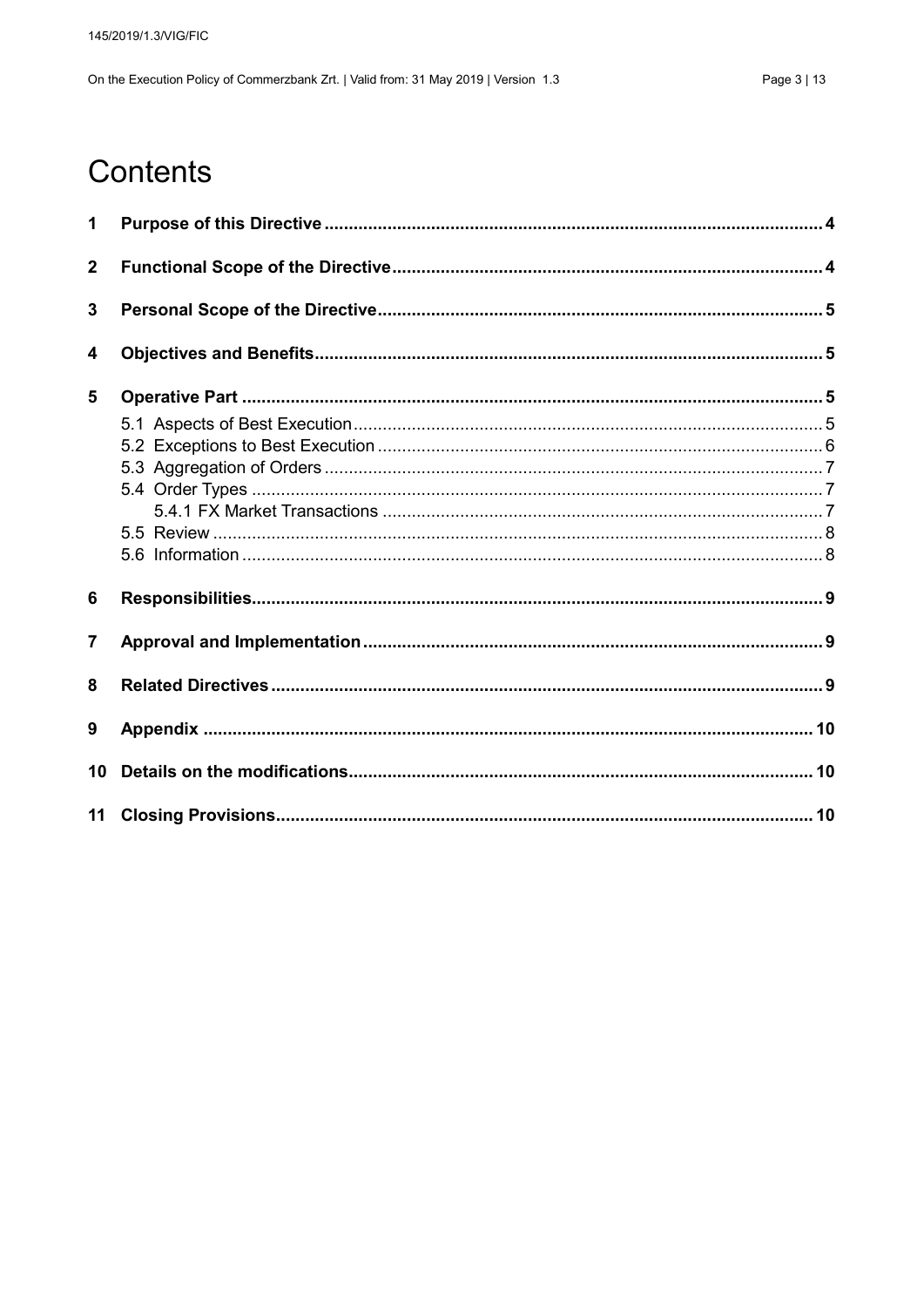On the Execution Policy of Commerzbank Zrt. | Valid from: 31 May 2019 | Version 1.3 Page 4 | 13

## <span id="page-3-0"></span>1 Purpose of this Directive

Pursuant to the provisions of Directive 2014/65/EU of the European Parliament and of the Council on markets in financial instruments and amending Directive 2002/92/EC and Directive 2011/61/EU; to Commission Delegated Regulation (EU) 2017/565 related to the implementation thereof; and to Act CXXXVIII of 2007 on investment firms and commodity dealers and on the regulations governing their activities (hereinafter "Investment Regulations Act"), Commerzbank Zrt. (hereinafter "Bank") shall hereby create this policy known as Execution Policy (hereinafter "Policy") laying down the rules to be followed in order to consistently ensure the best execution of orders for clients.

This Policy is designed to work out a body of rules ensuring that client orders are executed with the most favourable outcome for the client (best execution), taking into consideration

- the price (net price) of the financial instrument subject to the order;
- the characteristics of the financial instrument subject to the order;
- the costs of the order:
- the time required to execute the order;
- the probability of executability and performance of the order;
- the size of the order;
- the nature of the order (including whether or not it qualifies as a securities financing transaction) or any other consideration relevant to the execution of the order.

The scope of this policy shall cover the financial instruments specified in Appendix 1.

Consent of the clients to this Policy of the Bank shall be contained in the "Framework Contract for Over-the-Counter Derivative and Prompt Transactions"; "Contract for Keeping Securities, Securities Custody and Client Account". By signing the contracts, the client also accepts the terms and conditions of this Policy.

### <span id="page-3-1"></span>2 Functional Scope of the Directive

The material scope of the directive covers the regulation of OTC transactions.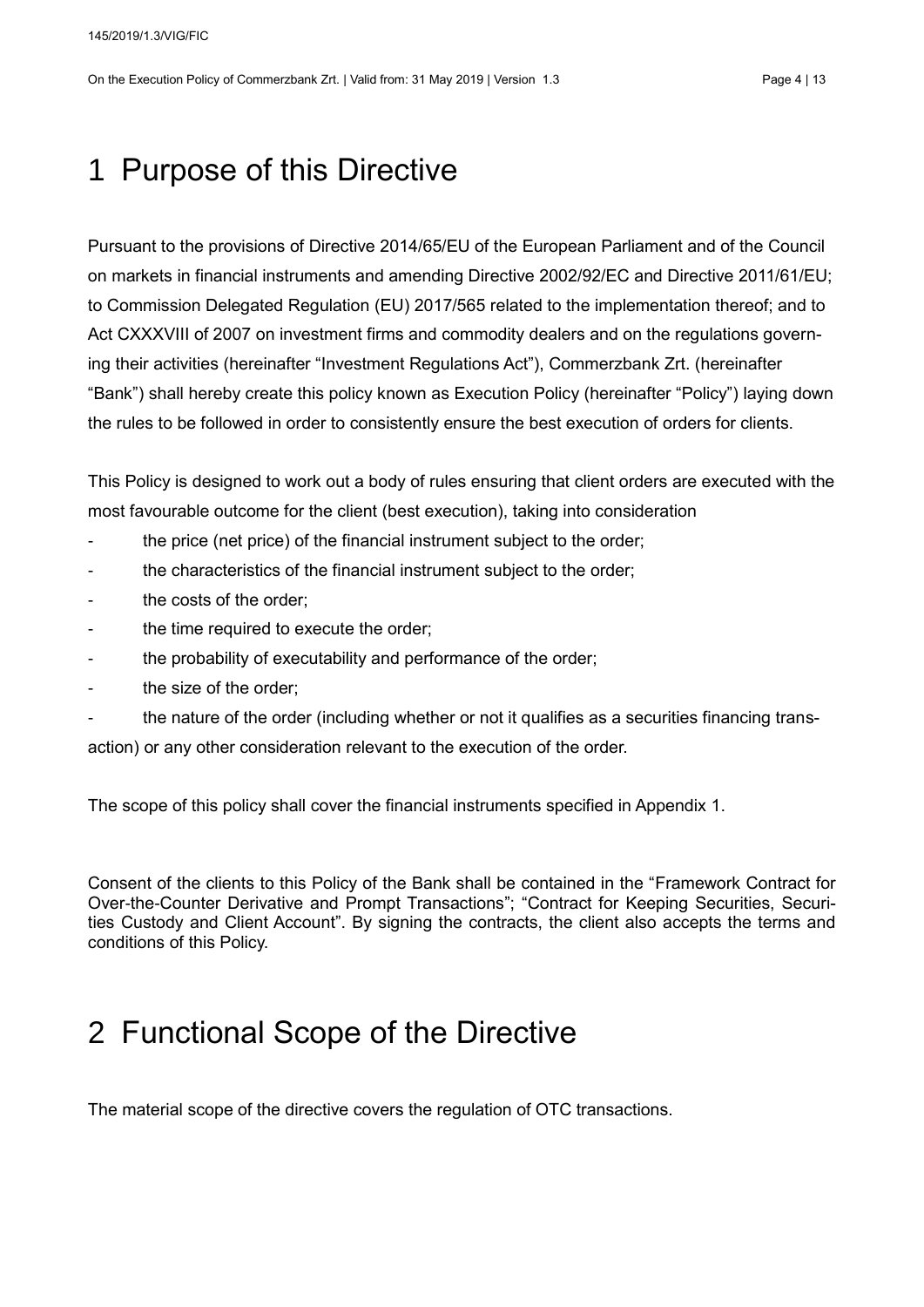## <span id="page-4-0"></span>3 Personal Scope of the Directive

| Target group/areas | Relevant instructions for the target group / department |
|--------------------|---------------------------------------------------------|
| <b>FIC</b>         | Compliance with this Directive                          |
| TBO                | Compliance with this Directive                          |

The abbreviations used in this Directive for the identification of departments are consistent with those in the Bank's OOR in effect at all times.

### <span id="page-4-1"></span>4 Objectives and Benefits

Execution of OTC transactions in compliance with law, appropriate information of clients.

## <span id="page-4-2"></span>5 Operative Part

### <span id="page-4-3"></span>5.1 Aspects of Best Execution

While choosing the best execution for retail clients, the most influential factors are primarily price and costs. In case of professional clients and eligible counterparties these are primarily time and probability of execution. If the Bank executes a retail client's order the best possible result is defined based on the total amount, which includes the price of the financial instrument and the costs related to the execution as well, i.e. the costs related to the execution of the client order charged to the client.

For client orders subject to this Policy, deals are concluded exclusively on the Bank's behalf and against its own account. No commission sales or deals are made in products traded on the stock exchange.

The Bank shall execute client orders on OTC markets for the following reasons for each financial instruments:

| <b>Type of financial instrument</b>                                                               | <b>Rationale</b>                                                                                                               |
|---------------------------------------------------------------------------------------------------|--------------------------------------------------------------------------------------------------------------------------------|
| Structured investment products (dual currency                                                     | A wider product range is available in OTC                                                                                      |
| deposits)                                                                                         | trading.                                                                                                                       |
| interest rate derivative transactions (interest<br>rate swap, interest rate futures options, FRA) | Client demands for capital depreciation typical<br>of interest rate derivatives cannot be fulfilled via<br>the stock exchange. |
| FX derivative transactions (spot conversion, FX<br>futures transactions, FX options, FX swap)     | No price quote available for these customized<br>products on the stock exchange.                                               |

As of 3 January 2018, the Bank sells structured financial instruments (dual currency structured investment) only to clients classified as professional clients under the Investment Regulations Act.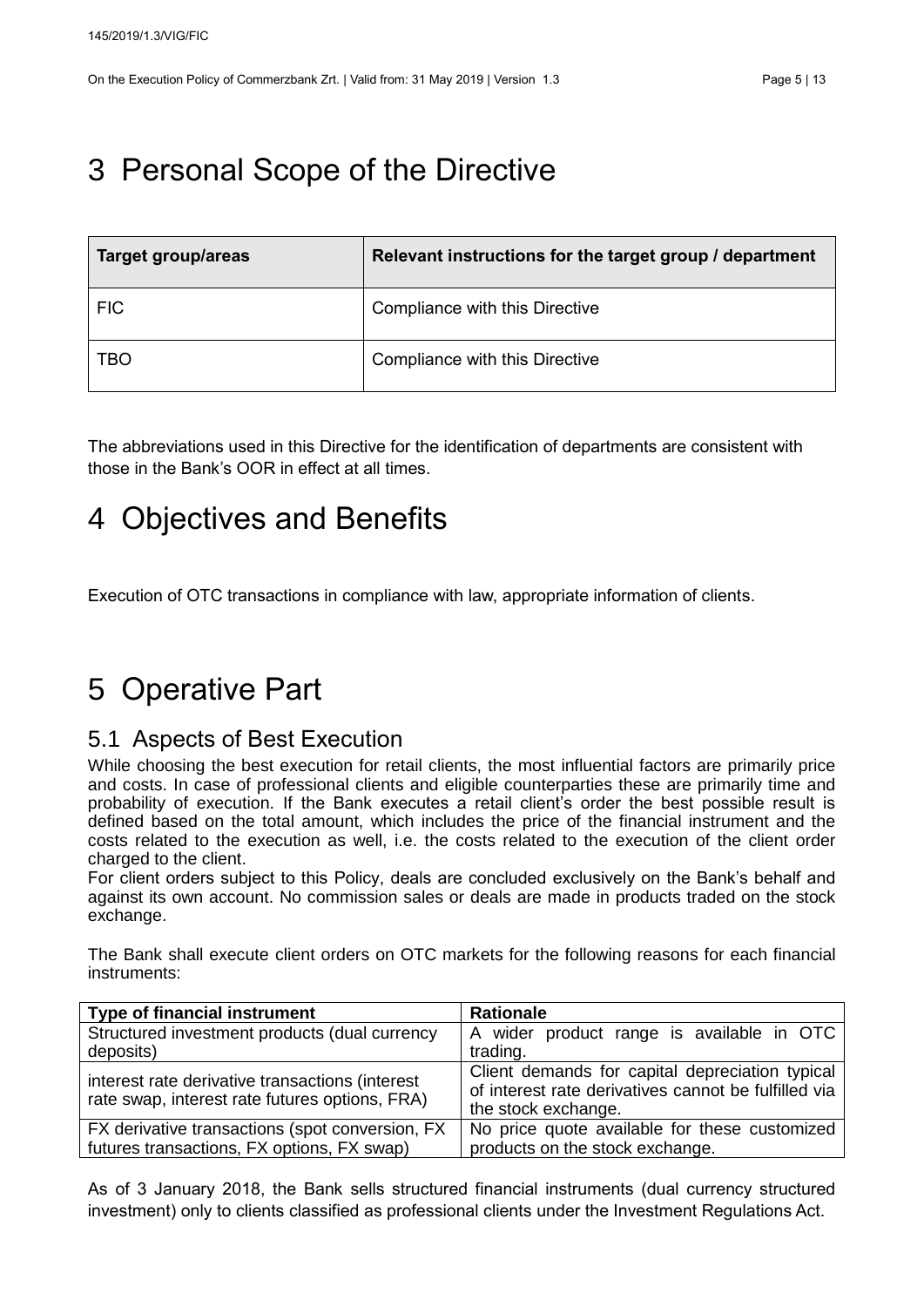Having regard to the fact that the Bank does not execute client orders at venues other than the execution venues as defined in Article 64(1) of Commission Delegated Regulation (EU) 2017/565, this Policy does not contain information on execution venues.

Accordingly,

- the Bank executes client orders on its own account at all times, which constitutes an execution venue for the purposes of this Policy.
- Sections 62(4) and (5) and 63(5) of the Investment Regulations Act and Article 66(4) and (5) of Commission Delegated Regulation (EU) 2017/565 shall not apply in respect of the Bank.
- given the nature of its operation (the Bank does not forward client orders), the Bank does not accept any fees, discounts or pecuniary advantages in compensation for channeling client orders to a particular execution venue.
- the Bank advises the client of execution itself rather than the execution venue.
- in relation to executing transactions, the Bank discloses in respect of every class of financial instruments – the fact that it has executed all transactions on its own account.

Appendix 1 to this Policy contains the execution venue.

When executing orders or taking decision to deal in OTC products, the Bank shall – in conjunction with Commerzbank AG – checks the fairness of the price proposed to the client, by gathering information used in the estimation of the price of such product and, where possible, by comparing with similar or comparable products.

The Bank shall fulfil its annual publication obligation (on the quality of execution) in respect of each class of financial instruments pursuant to this Clause with the use of sample tables defined in Appendix 2 to this Policy. The Bank publishes the completed tables in a machine-readable and publicly downloadable electronic format and makes available the same via Deutsche Börse as APA (Approved Publication Arrangement) for at least 2 years. The Bank shall fulfil its publication obligation for the current year by no later than 30 April of the year following the current year. The Bank shall fulfil its first publication obligation pursuant to this point for 2017 by no later than 30 April 2018.

### <span id="page-5-0"></span>5.2 Exceptions to Best Execution

The principle of best execution shall not apply to the following cases:

1) financial instruments with specific characteristics;

2) financial instruments created in favour of the client in accordance with the client's special requirements;

3) if the client gives instructions to the Bank;

4) in the event of the client's positions' liquidation.

In cases beyond the Bank's control (e.g. failure of the trading system, communication system breakdown or overload, etc.) it may happen that the Bank cannot execute client orders according to the principle of best execution. As a consequence, client orders may be fulfilled in the given case more expensively or at a later date compared to execution in accordance with the principle of best execution.

Best execution is a process and not an outcome. Accordingly, when the Bank executes an order for the client, it executes in line with its own Execution Policy but cannot guarantee to the client that it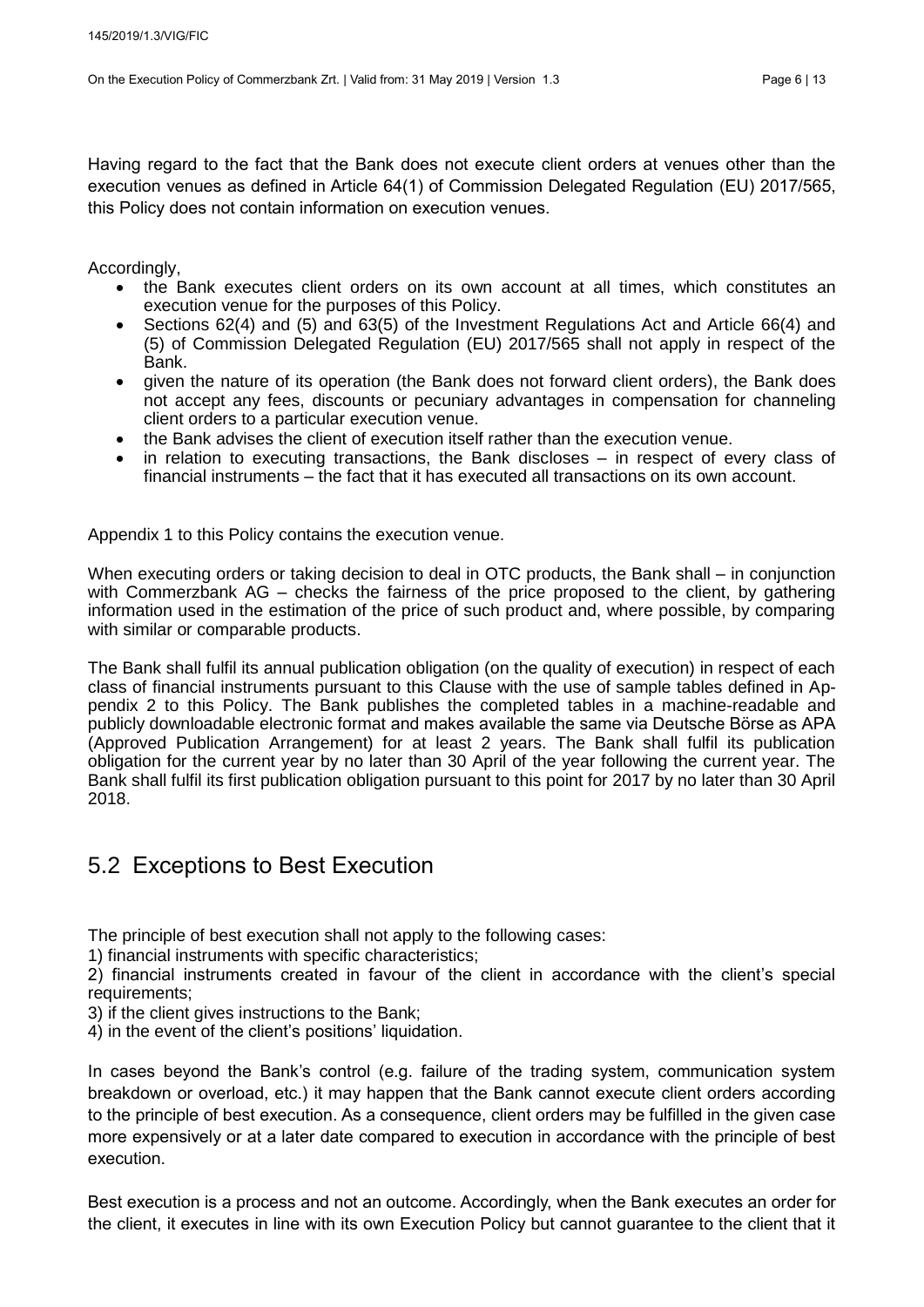can always offer the most favourable price or, in particular cases, the existing factors may lead to different outcomes.

### <span id="page-6-0"></span>5.3 Aggregation of Orders

The Bank fulfils, or attempts to fulfil client orders in the order they are placed.

Except the cases below, the Bank does not aggregate orders placed by individual clients with the orders of other clients or with the Bank's own account transactions.

In FX derivative transactions the Bank is allowed – in cooperation with Commerzbank AG – to aggregate the orders (or a part of them) submitted by individual clients with the orders of other clients and the "back to back" transactions (or a part of them) under Clause 5.4. These transactions are executed in the "eFX System" operated by Commerzbank AG.

The orders are aggregated and allocated based on the algorithm set in the "eFX System" only if it overall probably has no disadvantage to clients whose orders are aggregated. At the same time, aggregation may result in disadvantage to certain orders.

### <span id="page-6-1"></span>5.4 Order Types

By "Own account transactions" as defined in this Policy the Bank means own account transactions which are used for hedging client orders ("back to back" transactions). Despite quoting by the Bank as defined in this point, the Bank does not qualify as a market maker as defined in the Investment Regulations Act, since quoting by the Bank is not continuous, and the Bank does not undertake any obligation to buy and sell financial instruments.

### <span id="page-6-2"></span>**5.4.1 FX Market Transactions**

In the case of own account transactions, the price quoted by the Bank at a particular moment is not necessarily the same as the price quoted in the interbank market or by Bloomberg, Reuters or other electronic platforms at a particular moment due to differing liquidity and limit conditions or the Bank's client pricing strategy.

- **1. Execution on live market rates quoted by the Bank:** based on parameters specified by the client (currency pair, buy/sell, value date) the Bank quotes the client its FX rate, which the client either accepts and instructs the Bank to execution the deal at this price or it withdraws from dealing.
- **2. Firm order:** the client places an order with a specified limit rate, notional and direction to the Bank (the client specifies all of the transaction parameters – currency pair, buy/sell, value date, take-profit/stop-loss, rate), and the Bank will execute it when the exchange rate quoted by the Bank reaches the limit specified by the client. Firm orders can be placed for a maximum of 30 calendar days. The Bank will even execute such orders overnight, by forwarding orders valid at the end of the respective business day to its interbank partners via its own account. For stoploss orders (i.e. when a client intends to sell at a limit price below the actual market rate effective when the order is placed or wishes to buy when the specified limit rate exceeding the market rate), the Bank cannot guarantee the order execution at the pre-specified limit rate in the case of sudden and significant exchange rate movements.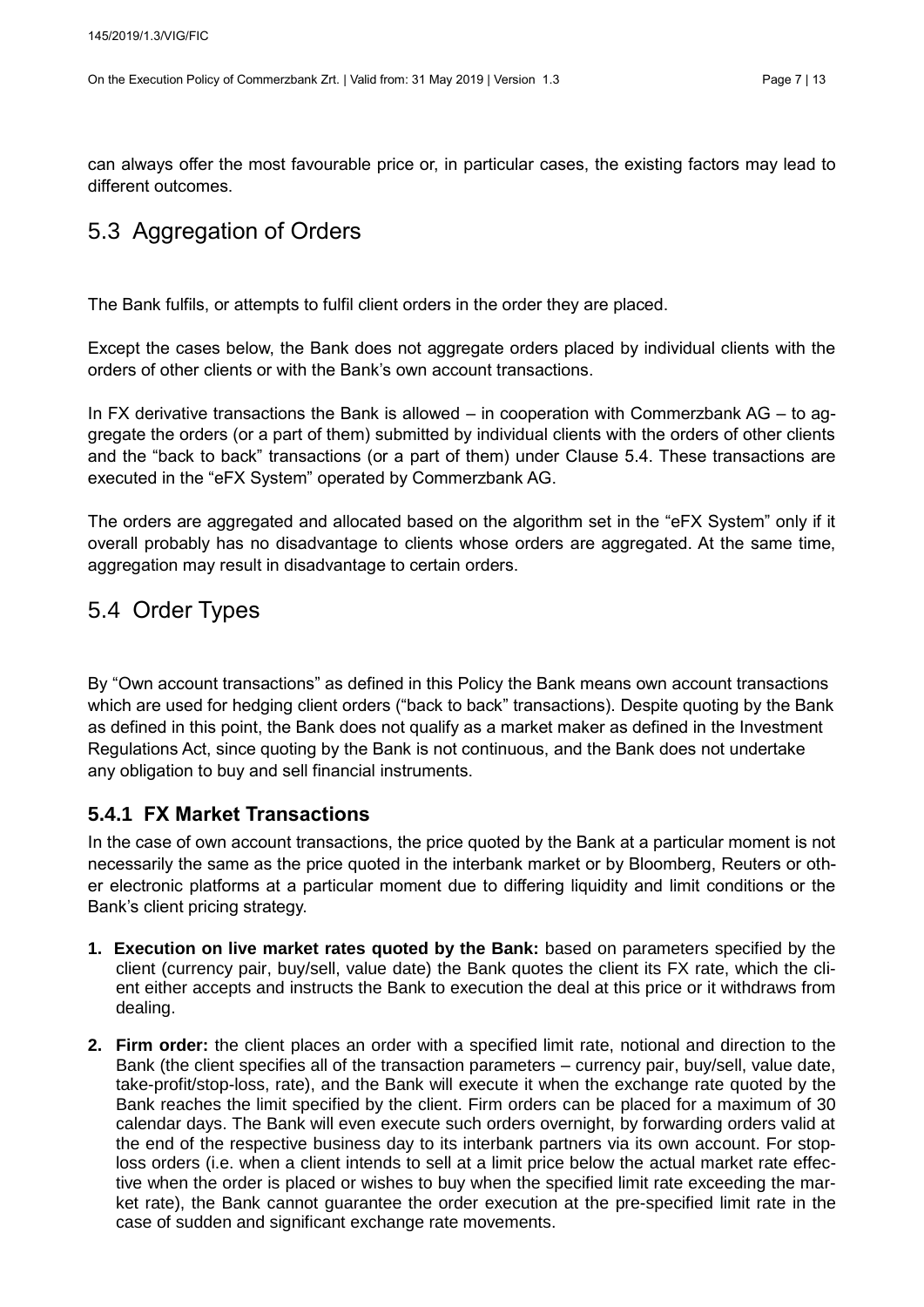**3. Call order:** clients can place intraday call orders until 5 PM on the call date. No call orders can be given for overnight tenor or beyond. When the FX rate specified by the client is reached the Bank's representative will call the client, so the client has the right to execute a deal on the actual market rate at the time of the call. The Fullfillment of call orders do not generate automatic deal execution when the target exchange rate is reached. The Bank cannot make a commintment - with particular reference to any technical malfunctioning of telecommunications devices, rapid market changes or impossibility of reaching the client - in respect of being able to notify the client immediately every time the desired exchange rate is reached.

### <span id="page-7-0"></span>5.5 Review

The Bank regularly reviews and at least annually assesses this Policy, in particular where material changes influencing the Bank's ability to carry out the best execution. Thus, in particular where changes occur in the existing execution channels or there are other trade channels also available for the clients. In the review the Bank takes into consideration the following with special focus:

- the quality of the execution of the client orders, for example their average cost and speed;
- the method of the execution of the client orders (e.g. limit price or call order);
- monitoring the international financial markets to check whether there is/are execution venue(s), on which better results can be achieved for the client order execution than on the OTC market, during this process the Bank takes into account the reports published by the execution venues on their website.
- whether better results could be delivered if the Bank forwards the order to another investment firm rather than executing it in the OTC market.

### <span id="page-7-1"></span>5.6 Information

#### **The client may give an instruction to execute the order in a different way other than provided for in this Policy. However, the client's instructions may prevent the Bank from performing best execution of orders regarding the elements of the orders related to the instructions. By giving the instructions the client takes the responsibility in respect of execution.**

Prior to signing the related framework contracts (cf. Point 1.), the Bank shall advise its clients of the provisions of the Policy, including, in particular, factors to be considered when executing orders; execution venues to be used by the Bank; how considerations to be taken into account during execution constitute a sufficient part of those actions through which the best possible result can be ensured for the client; consequences – in particular, partner risk – entailed by execution by the Bank of orders in the OTC market; and a clear and unambiguous warning that instructions from the client in respect of particular order elements affected by the instructions may prevent the Bank from performing best execution of orders. The Bank provides additional information on the method of executing the order on OTC market upon the client's request.

The Bank provides the aforesaid information together with information on any changes in the Policy through documents placed in customer areas; on a durable medium; or in publications made available on its own website.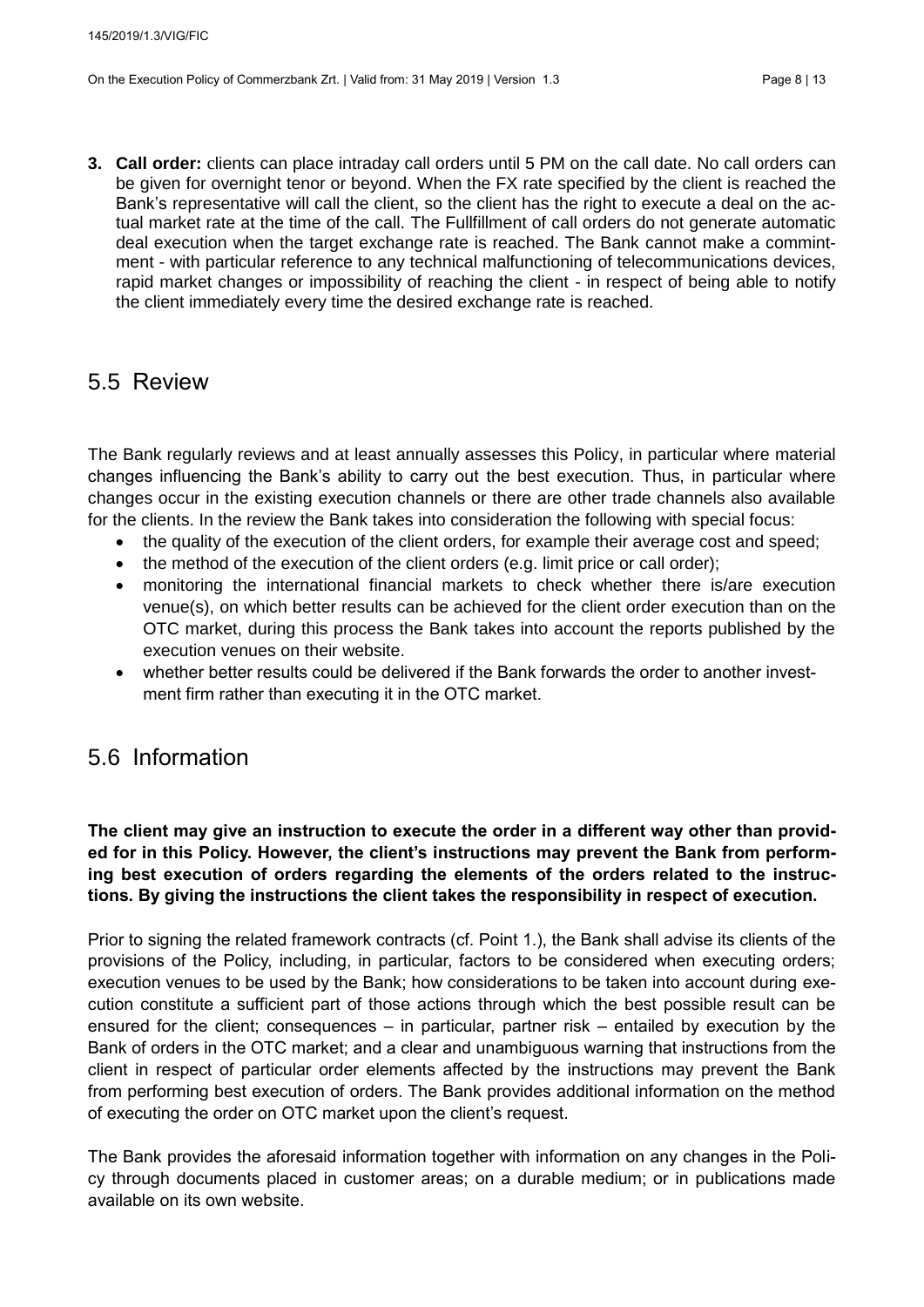The Bank exclusively executes client orders on the OTC market; in view thereof, the obligation laid down in Section 62(8) of the Investment Regulations Act shall not be construed to apply to the Bank.

If the client makes a reasonable and proportionate request for further information on the points included in the Policy and related to how the Bank reviews the Policy, the Bank provides an exact answer to the client within a reasonable time.

At its clients' request, the Bank can confirm that it has executed their orders in accordance with the provisions of this Policy.

If the Bank executes orders for retail clients, it shall – prior to the transaction – hand over to the client a summary of the Policy with a focus on total costs to be incurred by the client. The Bank does not accept any incentives, in particular any remuneration, commissions or non-monetary benefits from third parties – excluding the third party acting in the interest of the client – during the execution of the client orders.

The FIC team provides information and issues certification.

## <span id="page-8-0"></span>6 Responsibilities

The preparing unit is responsible for the contents and to the update of this Directive.

Prepared by: FIC (Phone: +36 1 374 8184)

## <span id="page-8-1"></span>7 Approval and Implementation

This amended and consolidated Policy was approved by Krisztina Fülöpné Bogdán Deputy CEO based on the written authorisation from the Chief Executive Officer.

The up-to-date version of this Directive in effect at all times is available on the Bank's Intranet site.

### <span id="page-8-2"></span>8 Related Directives

| No. | <b>Document Name</b>                      | <b>Type</b>            | <b>Version / Date</b> |
|-----|-------------------------------------------|------------------------|-----------------------|
|     | Conflict of Interest Policy               | <b>Board Directive</b> | 1.0 / 2018.07.01      |
|     | Terms of Business for Investment Services | Terms of Business      | 2018.03.05.           |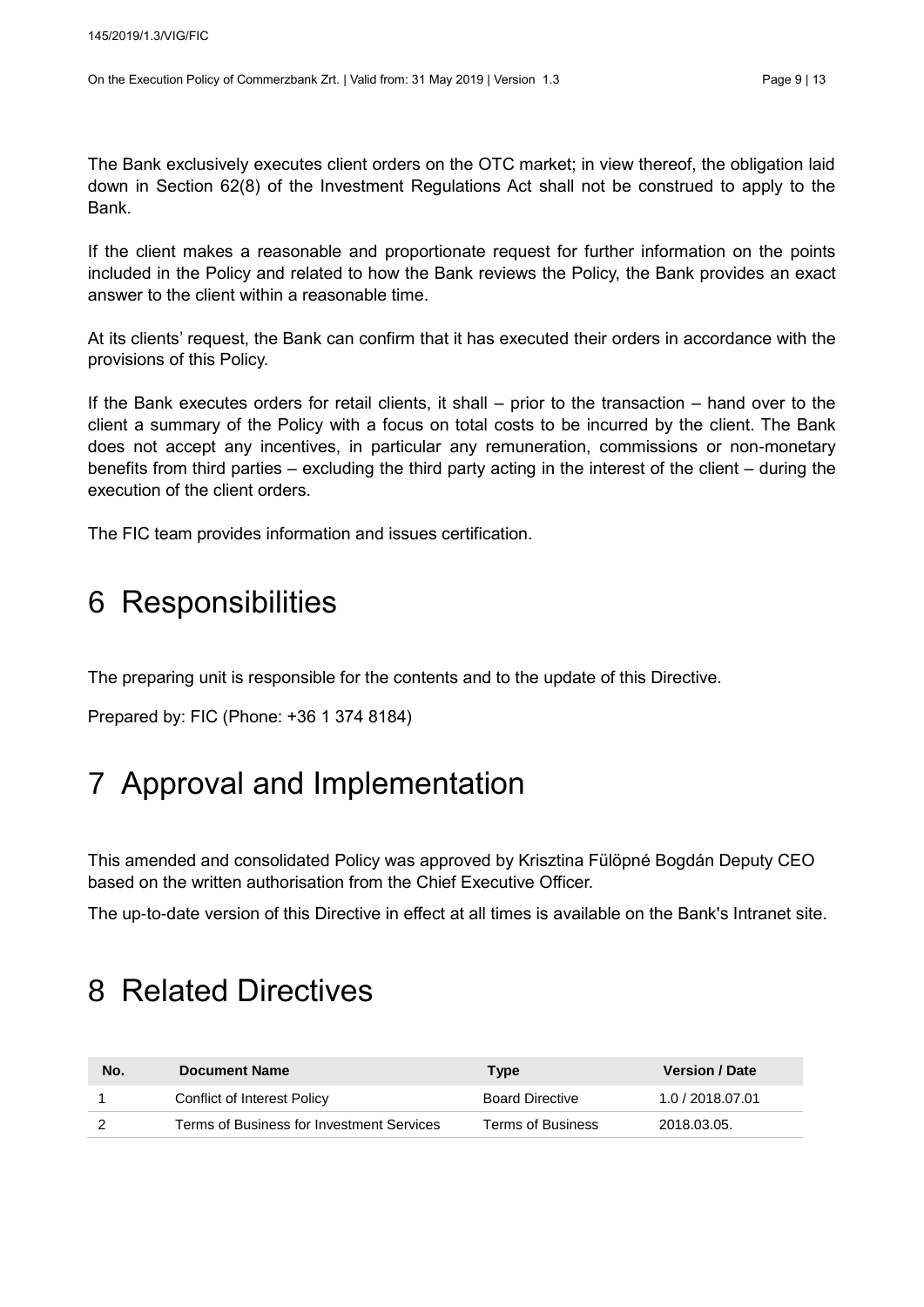## <span id="page-9-0"></span>9 Appendix

| No.      | <b>Description</b> | Type  | <b>Version / Date</b> |
|----------|--------------------|-------|-----------------------|
|          | Trade venue        | Table | 1.0./2018.01.03.      |
| <u>.</u> | Sample tables      | Table | 1.0./2018.01.03.      |

## <span id="page-9-1"></span>10 Details on the modifications

| <b>Version</b> | <b>Date</b> | <b>Chapter</b>                   | Amendments / background information                                                                                                  |
|----------------|-------------|----------------------------------|--------------------------------------------------------------------------------------------------------------------------------------|
| 1.0            | 2018.02.19. | all                              | implementation of the directive                                                                                                      |
| 1.1            | 2018.07.20. | 3.<br>5.3.<br>6.<br>8.           | desk name change<br>order aggregation<br>desk name change<br>change of the related directive                                         |
| 1.2            | 2019.03.27. | 5.1<br>5.4.2<br>5.6<br>Appendix1 | cancellation of securities products<br>cancellation of the entire chapter<br>desk name change<br>cancellation of securities products |

1.3 2019.05.15. Appendix1 cancellation of forward interest rate options

## <span id="page-9-2"></span>11 Closing Provisions

At present, the Bank does not perform portfolio management activities, nor does it take or forward orders. In view thereof, the provisions of Article 65 of Commission Delegated Regulation (EU) 2017/565 shall not apply in respect of the Bank.

Units involved in the consultation process:

- LEGAL
- PM
- TBO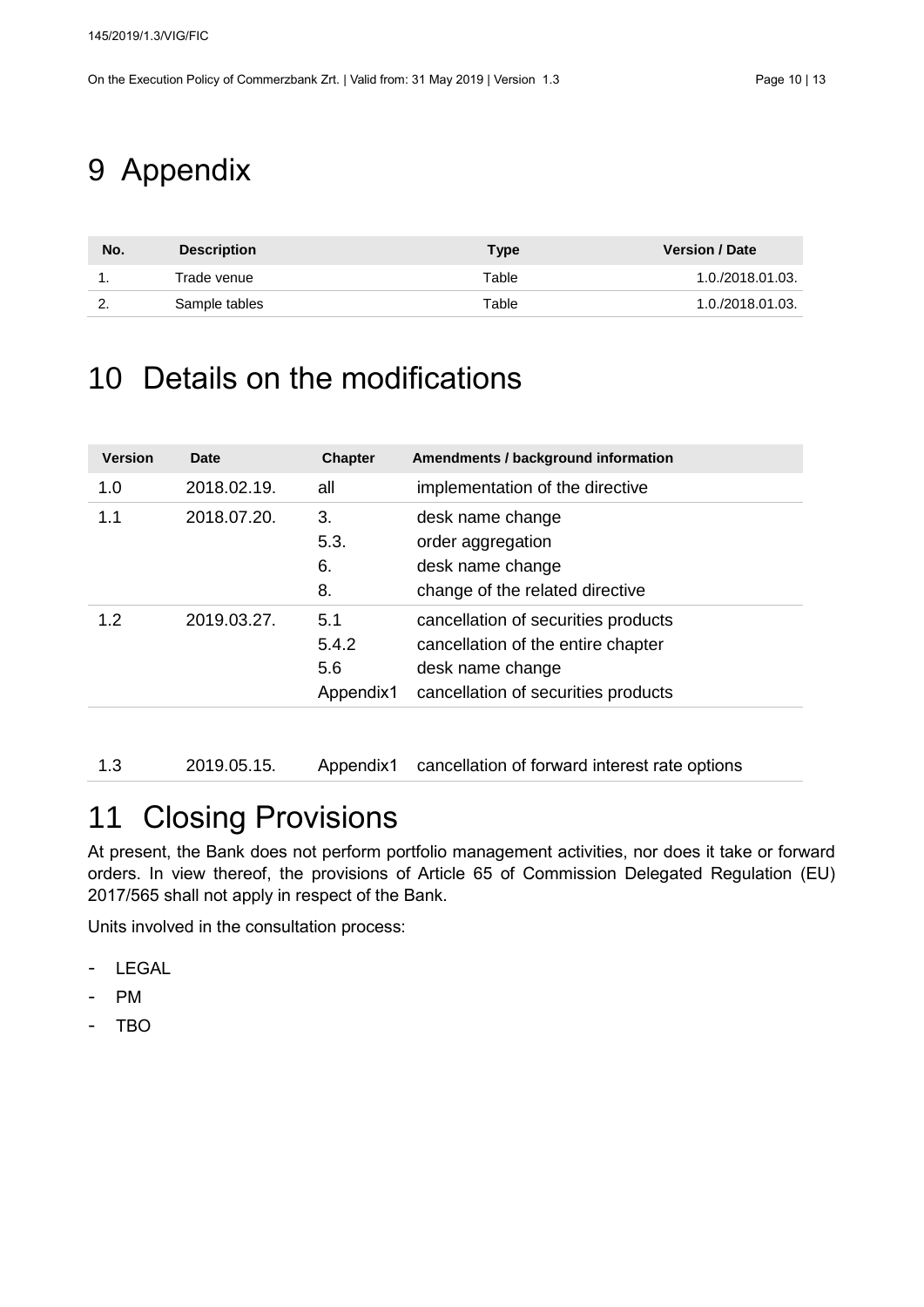#### **Appendix 1 / Trade locations**

| <b>Type</b>                                         | <b>Execution venues</b>           | <b>Minimum</b><br>amount | Firm order                  | <b>Call order</b> |
|-----------------------------------------------------|-----------------------------------|--------------------------|-----------------------------|-------------------|
| Spot conversion                                     | OTC market against<br>own account | EUR 20,000               | yes,<br>from EUR<br>100,000 | yes               |
| FX forward transac-<br>tions<br>(FX Spot + FX swap) | OTC market against<br>own account | EUR 50,000               | yes,<br>from EUR<br>100,000 | yes               |
| Plain vanilla FX option                             | OTC market against<br>own account | individual               | no                          | no                |
| Dual currency struc-<br>tured investments           | OTC market against<br>own account | individual               | no                          | no                |
| Interest rate swaps<br>(IRS; CIRS)                  | OTC market against<br>own account | individual               | no                          | no                |
| Forward rate agree-<br>ment (FRA)                   | OTC market against<br>own account | individual               | no                          | no                |
| <b>FX Swap</b>                                      | OTC market against<br>own account | individual               | no                          | no                |

### **Appendix 2 / Sample tables**

#### **Sample table to be used in the case of information related to client orders made by retail clients**

| Instrument class                                                                                              |                                                                                       |                                                                                    |                                     |                                         |
|---------------------------------------------------------------------------------------------------------------|---------------------------------------------------------------------------------------|------------------------------------------------------------------------------------|-------------------------------------|-----------------------------------------|
| Reporting on wheth- Y/N<br>$er$ there was $\leq 1$ per<br>trading day on aver-<br>age in the previous<br>year |                                                                                       |                                                                                    |                                     |                                         |
| <b>Execution</b><br>venues                                                                                    | <b>Traded volume as</b><br>a percentage of<br>the entire volume<br>in the given class | <b>Executed orders</b><br>as a percentage<br>of total orders in<br>the given class | Percentage<br>of passive<br>orders* | Percentage of<br>aggressive<br>orders** |
| OTC market<br>(as own account<br>transaction)                                                                 | 100%                                                                                  | 100%                                                                               |                                     |                                         |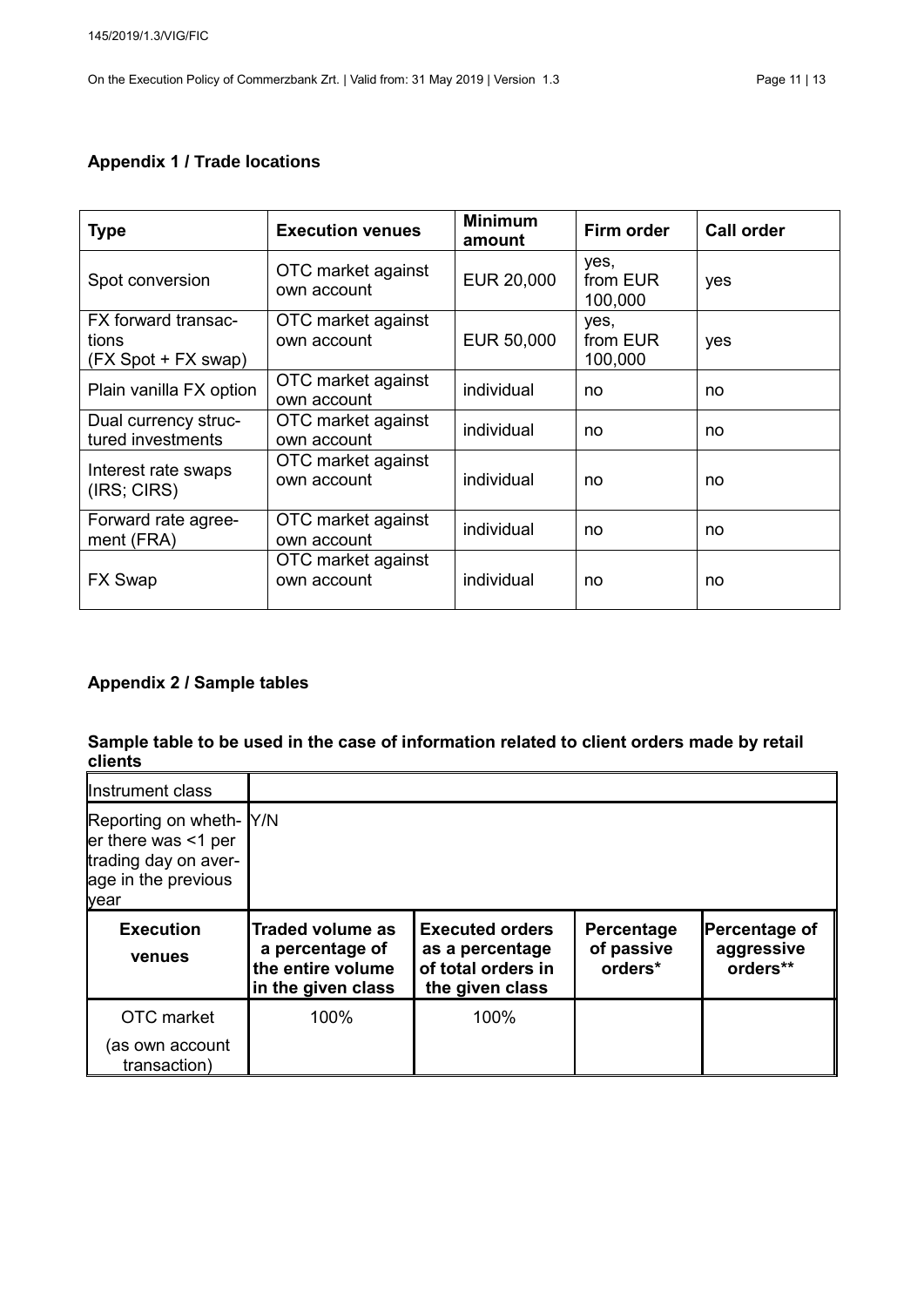#### **Sample table to be used in the case of information related to client orders made by professional clients**

| Instrument class                                                                                              |                                                                                       |                                                                                    |                                    |                                       |
|---------------------------------------------------------------------------------------------------------------|---------------------------------------------------------------------------------------|------------------------------------------------------------------------------------|------------------------------------|---------------------------------------|
| Reporting on wheth- Y/N<br>$er$ there was $\leq 1$ per<br>trading day on aver-<br>age in the previous<br>year |                                                                                       |                                                                                    |                                    |                                       |
| <b>Execution venues</b>                                                                                       | <b>Traded volume as</b><br>a percentage of<br>the entire volume<br>in the given class | <b>Executed orders</b><br>as a percentage<br>of total orders in<br>the given class | Percentage<br>of passive<br>orders | Percentage<br>of aggressive<br>orders |
| OTC market<br>(as own account<br>transaction)                                                                 | 100 %                                                                                 | 100%                                                                               |                                    |                                       |

#### **Sample table to be used in the case of information related to securities financing**

| Instrument class                                                                                  |                                                                                        |                                                                            |
|---------------------------------------------------------------------------------------------------|----------------------------------------------------------------------------------------|----------------------------------------------------------------------------|
| Reporting on whether there was $\leq$ Y/N<br>1 per trading day on average in<br>the previous year |                                                                                        |                                                                            |
| First five venues ranked by<br>volume (in descending order)                                       | <b>Executed volume as a per-</b><br>centage of the entire volume<br>in the given class | Executed orders as a per-<br>centage of total orders in<br>the given class |
| OTC market                                                                                        |                                                                                        |                                                                            |
| (as own account transaction)                                                                      |                                                                                        |                                                                            |

\* An order entered into the order book that provided liquidity.

\*\* An order entered into the order book that took liquidity.